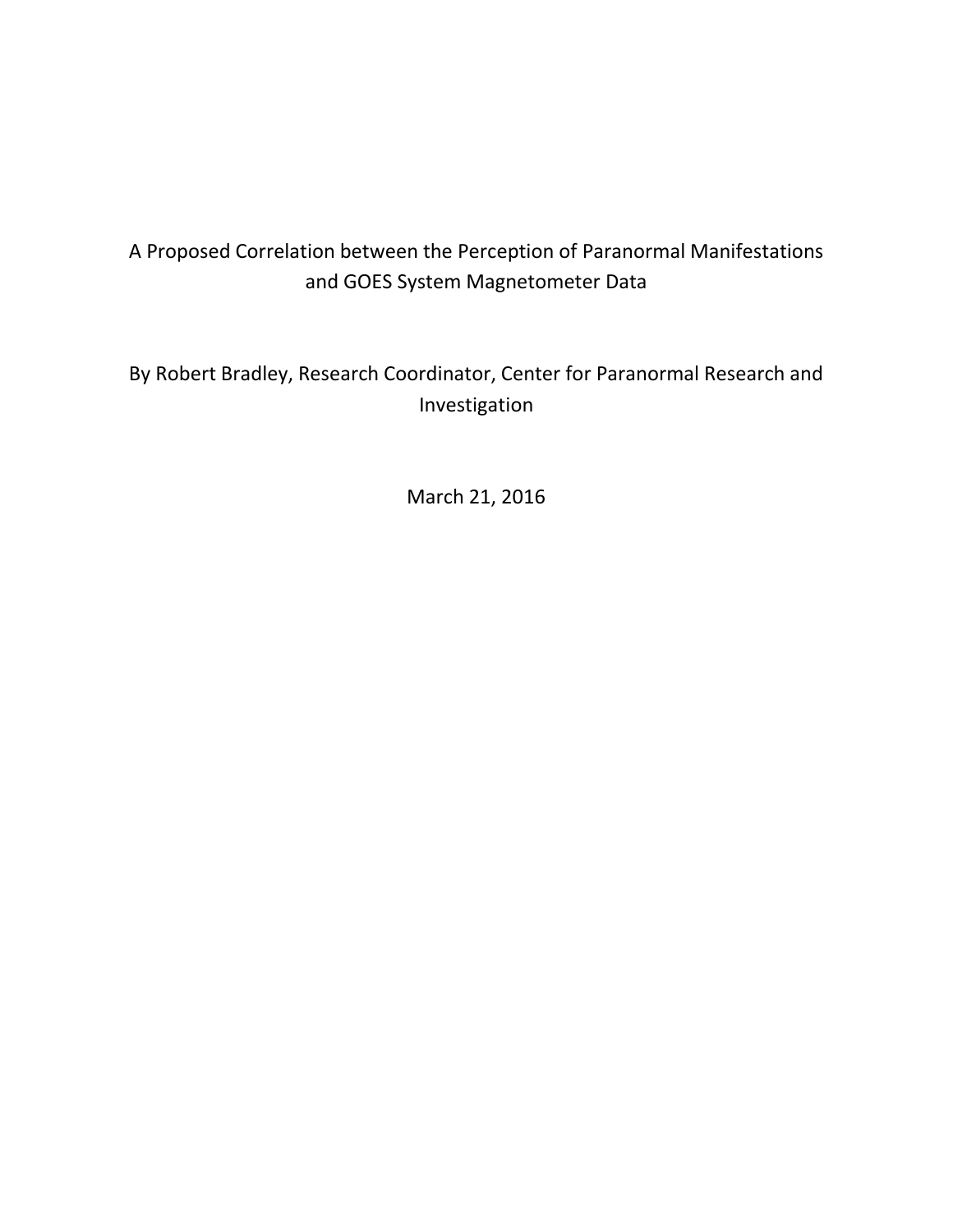#### **Abstract**

For thousands of years humans have reported paranormal manifestations such as seeing/hearing ghosts, being touched by an invisible entity, anomalous smells, etc. Because these perceived manifestations are seen, heard or felt, a physical environmental change should have occurred. While examining environmental data surrounding these perceived manifestations, a correlation between them and GOES (Geostationary Operational Environmental Satellite) system magnetometer data was observed. It was observed that when the magnetometer intensity readings were increasing over time, very few manifestations were reported. When the magnetometer intensity readings were decreasing, however, many more manifestations were reported. During subsequent data collection excursions, this correlation seemed consistent throughout. A project was launched to analyze historical GOES system magnetometer data versus perceived manifestations over the last 3 years. The analysis of this data included calculating the slope of the curve of the GOES data at the time when a manifestation was perceived. The results indicated the correlation existed over the time period analyzed. Anecdotal evidence also seems to indicate that perceived manifestations may be of a more intense nature if the slope of the tangent to the curve when it is decreasing is much steeper. However, more work needs to be performed before conclusions can be made regarding intensity.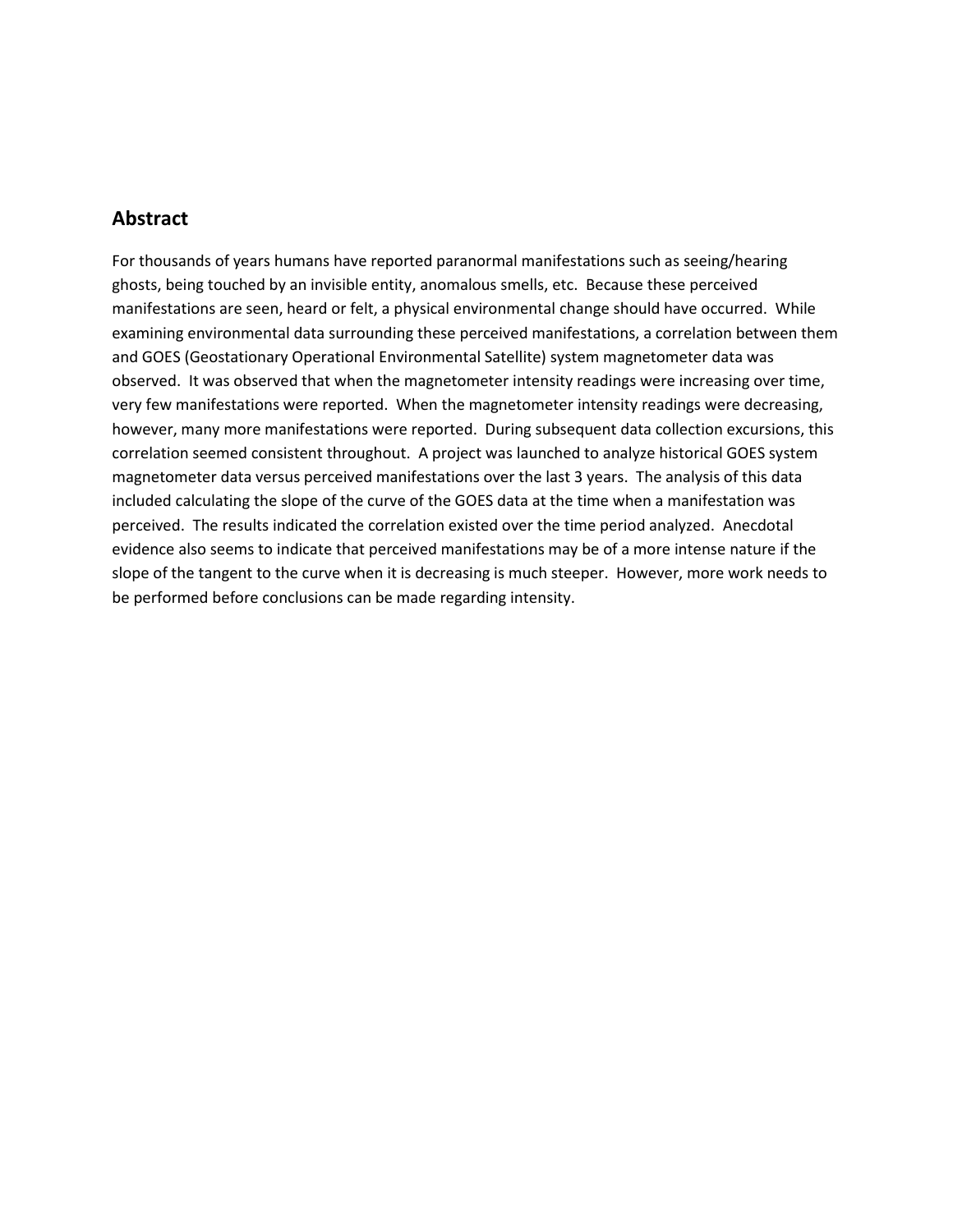#### **Introduction**

For thousands of years humans have reported paranormal phenomena such as seeing or hearing ghosts, being touched by an invisible entity, anomalous smells, etc. Because these perceived manifestations are seen, heard or felt, a physical environmental change should have occurred. While examining environmental data surrounding these perceived manifestations, a correlation between manifestations and GOES (Geostationary Operational Environmental Satellite) system magnetometer data was observed. The GOES system supports [weather forecasting,](https://en.wikipedia.org/wiki/Weather_forecasting) severe storm tracking, and [meteorology](https://en.wikipedia.org/wiki/Meteorology) research and consists of several geosynchronous satellites and ground-based elements. The satellites are stationed above several locations around the Earth along the Equator. The one of interest in this project sits at 75 degrees W longitude at an altitude of 22,240 statute miles (GOES 13). This satellite covers East Coast, USA (figure 2 and reference 4). The magnetometer data was obtained from data compiled by NOAA from magnetometers on the satellite (figure 3). These magnetometers' purpose is to monitor the Earth's geomagnetic field and its variations (reference 3).

It was observed that when the magnetometer intensity readings (in nano Tesla or nT) were increasing over time, few manifestations were reported. When the magnetometer intensity readings were decreasing, however, many more manifestations were reported. During subsequent data collection excursions, this correlation seemed to exist throughout. A project was then launched to compare reports of perceived manifestations to the corresponding point on the GOES East Coast magnetometer data where the slope of the tangent line to the curve at the point in question was calculated.

#### **Methods**

Multiple excursions over time were made to locations where perceived paranormal manifestations (visual and audible) were reported along the East Coast, USA over a period of three years. Any perceived manifestations during the excursions were noted as to type, date and time. GOES magnetometer data for the East Coast (GOES 13) was then obtained from the GOES Data Access website (reference 2) for comparison. The times of perceived manifestations were then converted to UTC time to match the time zone of the GOES magnetometer readings. The slope of the tangent line for points of interest on the magnetometer data curve was then calculated and examined for magnetic field (nT) increase or decrease over time. The Microsoft Excel Slope Function was used for this calculation. Forty perceived manifestation times and forty points on the curve around the time of interest for each manifestation were used in the slope calculation. Time periods when manifestations did not occur were not included in this experiment.

#### **Results**

Data in Table 1 is only for detected manifestations. Time periods where manifestations were not detected are not included. Magnetometer data collected is in nano Tesla (nT) and is the average total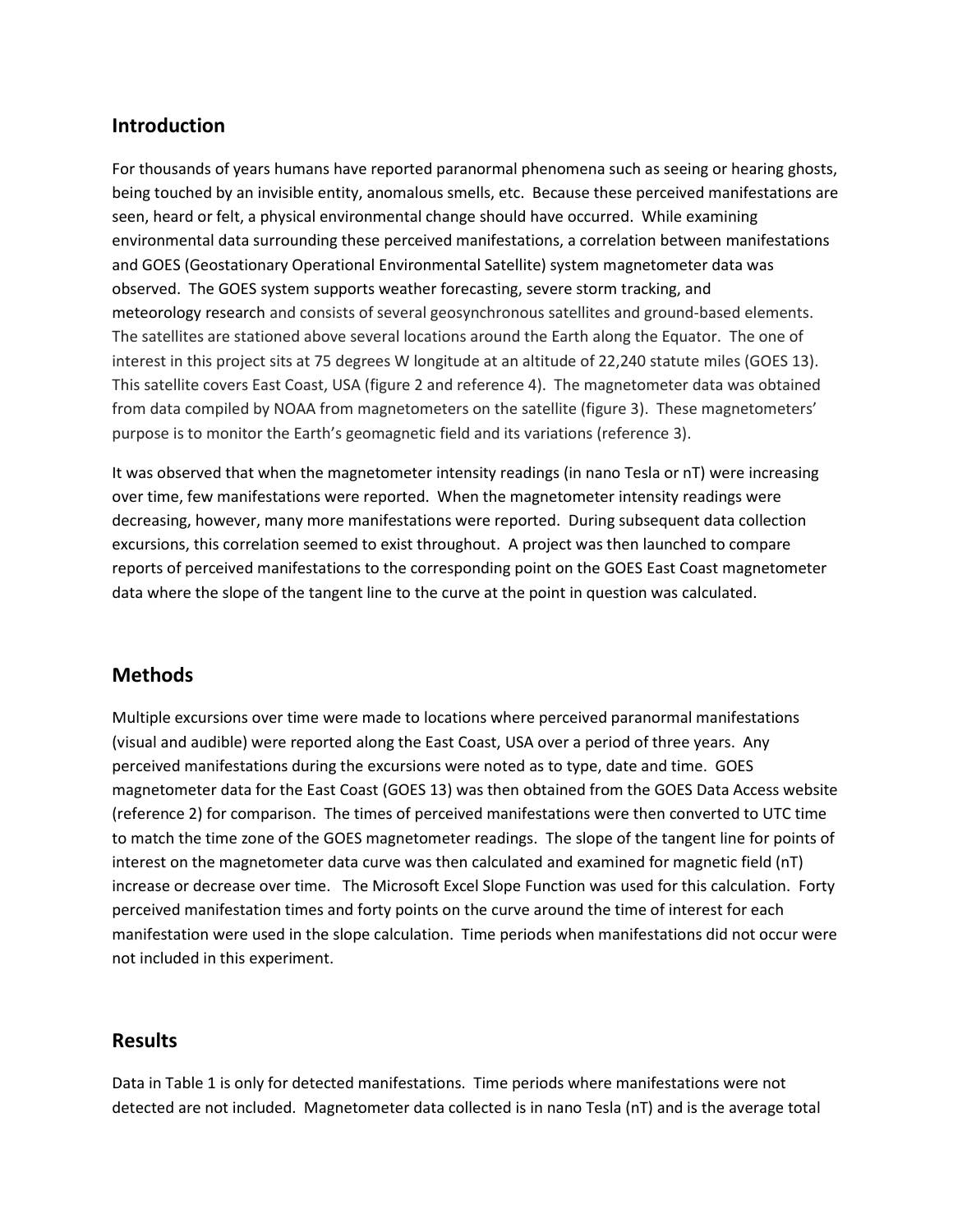magnetic field reading from all three axes of the instrument (table 2). Negative slope values indicate downward trends in the curve. Positive slope values indicate upward trends in the curve.

#### **Discussion**

The curve created using GOES magnetometer data mimics a Sin wave in appearance with magnetic field intensity (nT) increasing and then decreasing over time. However, while the curve seems to be regular and predictable for the most part, as in any Sin wave, there are times when magnitude and frequency can change drastically very quickly (figure 1). These aberrations are not predictable, but seem to affect the reports of manifestations. The general predictability of the Sin function, though, may indicate a reason that many reports of manifestations happen at specific times at night or in the very early morning hours, especially if no curve aberration occurs.

During times when audible or visible manifestations were perceived, calculated slopes on the corresponding GOES magnetometer data indicated a mostly downward trend in intensity. During each date when manifestations were perceived, there was much time when nothing at all was perceived. For example, on 7/18/15 we were on location from 6pm until 4am the next morning with only 6 instances of perceived manifestations. This seems to show that perceived manifestations are more likely to occur when the calculated slopes indicate a downward trend in magnetic field intensity, though they could still occur less frequently when the calculated slope indicates an opposite trend. This seems to hold true during times of abnormal dips and spikes in the curve.

Anecdotal evidence also seems to indicate that manifestations may be of a more intense nature if the slope when magnetic field intensity is decreasing is more negative. However, more work needs to be performed regarding the intensity to increased negative slope correlation. More work also needs to be performed regarding perceived manifestations at locations other than East Coast, USA to see if the correlations still exist elsewhere using different GOES locations and to the time of day of reported manifestations. Finally, more work needs to be performed to compare results to magnetometer data outside the Earth's magnetosphere to determine whether the effect is solar or terrestrial in nature.

Sources of error in this experiment could be associated with improvements in data collection over the time period reviewed and the time format for when the perception of manifestations occurred (hh:mm). For future work, the time format for data collection should be as precise as possible (hh:mm:ss.x) to match the time format used in the GOES data and data collection techniques should be consistent during the entire data collection period.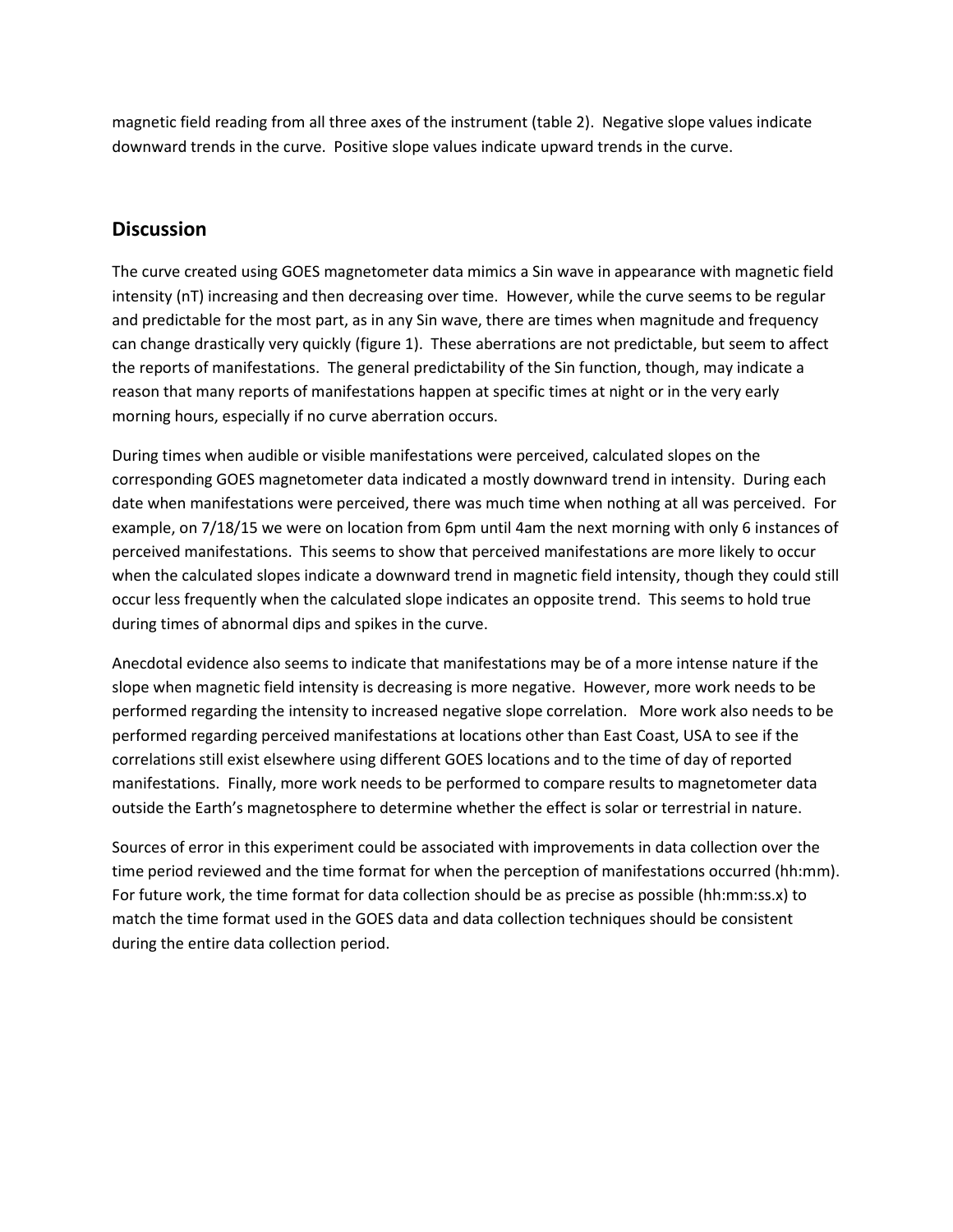## **References**

- 1. <http://www.swpc.noaa.gov/products/goes-magnetometer>
- 2. <http://www.ngdc.noaa.gov/stp/satellite/goes/dataaccess.html>
- 3. <http://www.goes-r.gov/spacesegment/mag.html>
- 4. [http://www.nasa.gov/feature/goddard/nasa-celebrates-contributions-to-40-years-of-noaa](http://www.nasa.gov/feature/goddard/nasa-celebrates-contributions-to-40-years-of-noaa-goes-satellites)[goes-satellites](http://www.nasa.gov/feature/goddard/nasa-celebrates-contributions-to-40-years-of-noaa-goes-satellites)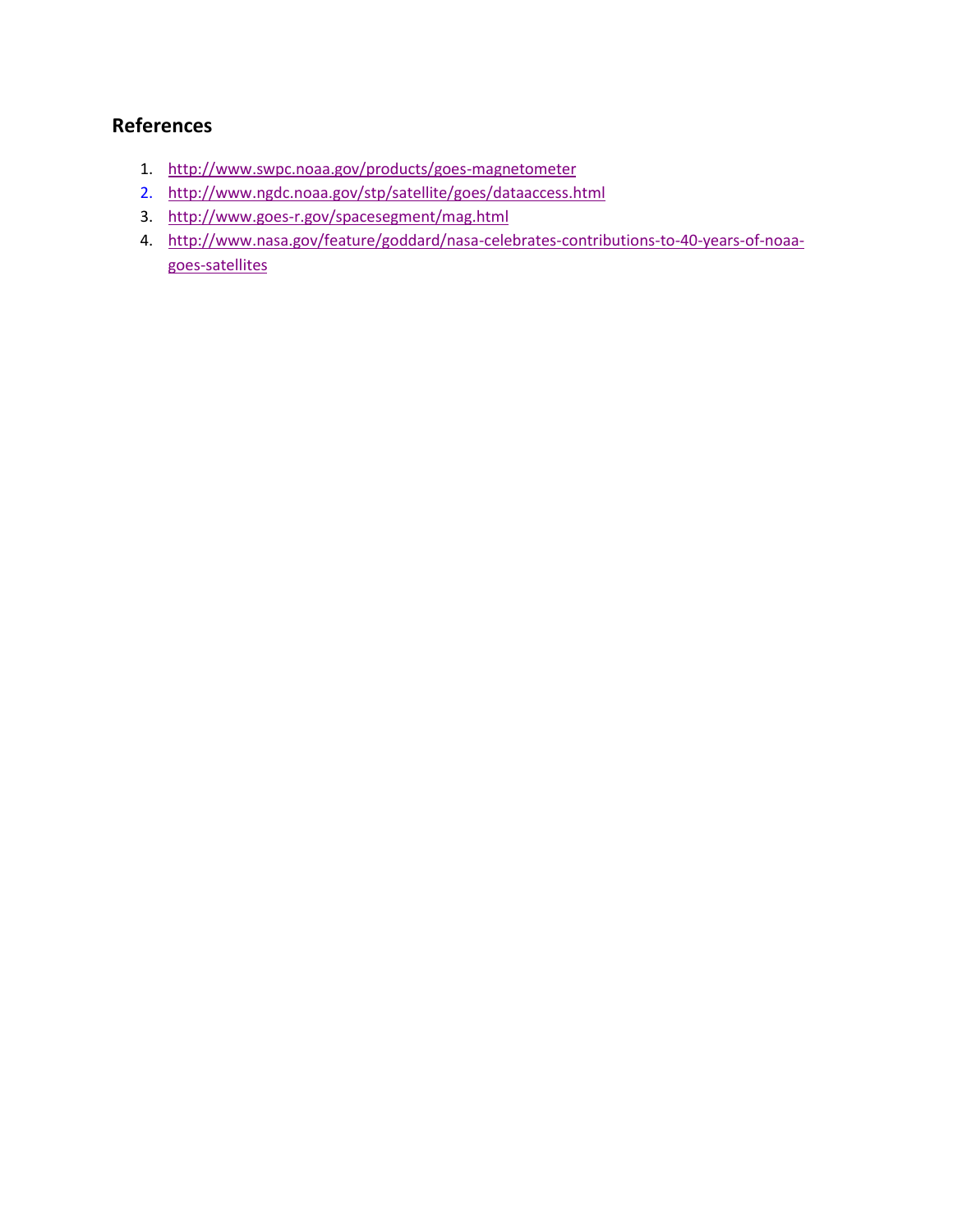### **Figures**



Figure 1 – Example GOES Magnetometer Curve Over Time (reference 1)



Figure 2 – GOES Locations (GOES WEST=15, GOES EAST=13) (reference 4)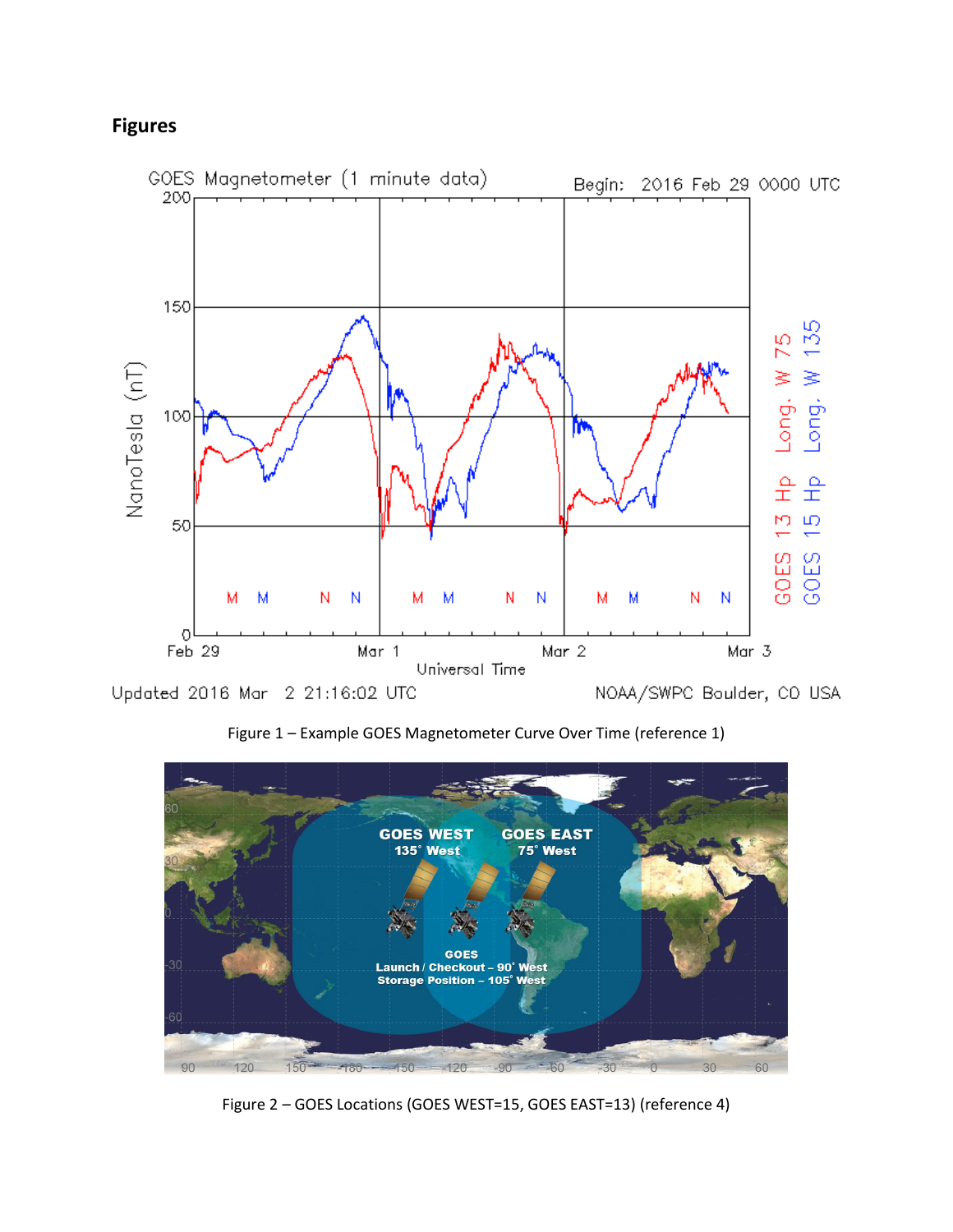

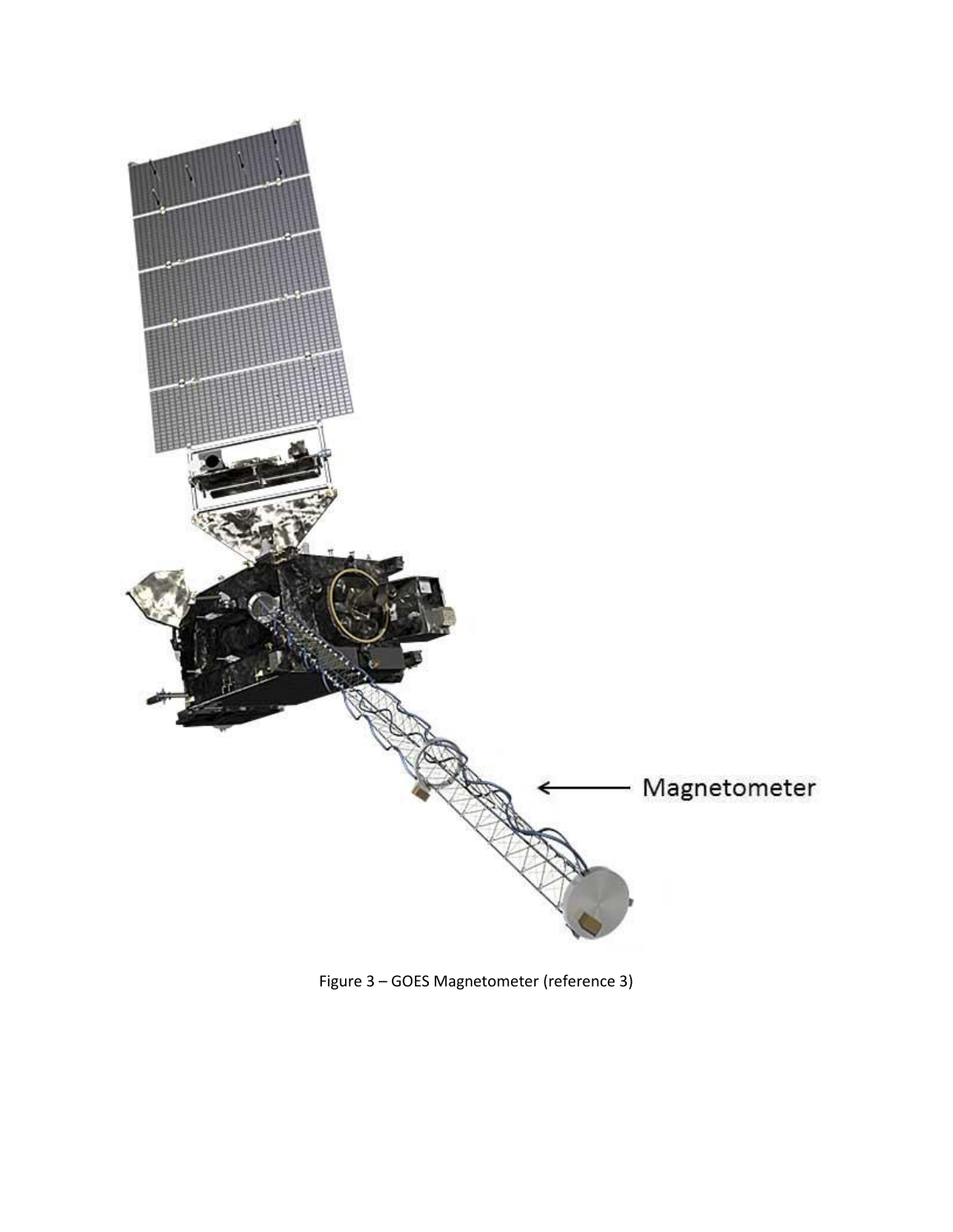## **Tables**

#### Table 1 – Slope Calculations

|            |                    | <b>Time</b> |                 | <b>UTC</b>  |             |            |
|------------|--------------------|-------------|-----------------|-------------|-------------|------------|
| Date       | <b>Time</b>        | Zone        | <b>UTC Date</b> | <b>Time</b> | <b>Type</b> | Slope      |
| 3/1/2014   | 8:51pm             | <b>EST</b>  | 3/2/2014        | 1:51am      | Α           | $-122.68$  |
| 3/2/2014   | 2:51am             | <b>EST</b>  | 3/2/2014        | 7:51am      | Α           | 243.4745   |
| 3/2/2014   | 4:06am             | <b>EST</b>  | 3/2/2014        | 9:06am      | Α           | 321.5146   |
| 6/21/2014  | 8:05pm             | EDT         | 6/22/2014       | 12:05am     | Α           | -397.987   |
| 6/21/2014  | 10:57pm            | <b>EDT</b>  | 6/22/2014       | 2:57am      | V           | 261.2105   |
| 6/22/2014  | 1:03am             | <b>EDT</b>  | 6/22/2014       | 5:03am      | A           | $-131.397$ |
| 6/22/2014  | 2:05am             | EDT         | 6/22/2014       | 7:03am      | Α           | 55.40351   |
| 7/19/2014  | 7:44pm             | EDT         | 7/19/2014       | 11:44pm     | Α           | $-192.338$ |
| 7/19/2014  | 9:58pm             | <b>EDT</b>  | 7/20/2014       | $1:58$ am   | A           | $-466.047$ |
| 7/20/2014  | 2:10am             | <b>EDT</b>  | 7/20/2014       | 6:10am      | Α           | 109.2283   |
| 7/20/2014  | 3:04am             | EDT         | 7/20/2014       | 7:04am      | Α           | $-66.34$   |
| 9/20/2014  | 6:18 <sub>pm</sub> | EDT         | 9/20/2014       | 10:18pm     | Α           | $-179.668$ |
| 9/20/2014  | 6:47pm             | <b>EDT</b>  | 9/20/2014       | 10:47pm     | A           | $-875.086$ |
| 9/20/2014  | 7:08pm             | EDT         | 9/20/2014       | 11:08pm     | A           | $-180.306$ |
| 10/18/2014 | 8:51pm             | EDT         | 10/19/2014      | 12:51am     | Α           | $-576.705$ |
| 10/18/2014 | 10:46pm            | EDT         | 10/19/2014      | 2:46am      | Α           | $-38.304$  |
| 2/21/2015  | 7:06pm             | <b>EST</b>  | 2/22/2015       | 12:06am     | A           | $-2270.66$ |
| 2/21/2015  | 8:33pm             | <b>EST</b>  | 2/22/2015       | 1:33am      | А           | $-802.924$ |
| 3/21/2015  | 9:18pm             | <b>EST</b>  | 3/22/2015       | 2:18am      | A           | 90.232     |
| 3/21/2015  | 11:33pm            | <b>EST</b>  | 3/22/2015       | 4:33am      | A           | $-142.777$ |
| 7/18/2015  | 9:35pm             | EDT         | 7/19/2015       | 1:35am      | A           | $-66.33$   |
| 7/18/2015  | 10:07pm            | EDT         | 7/19/2015       | 2:07am      | А           | 147.5342   |
| 7/18/2015  | 10:56pm            | EDT         | 7/19/2015       | 2:56am      | A           | $-173.511$ |
| 7/18/2015  | 11:07pm            | EDT         | 7/19/2015       | $3:07$ am   | V           | $-178.251$ |
| 7/18/2015  | 11:09pm            | EDT         | 7/19/2015       | 3:09am      | A           | $-82.4767$ |
| 7/18/2015  | 11:16pm            | EDT         | 7/19/2015       | 3:16am      | А           | $-295.545$ |
| 7/18/2015  | 11:24pm            | EDT         | 7/19/2015       | 3:24am      | A           | $-683.542$ |
| 7/18/2015  | 11:37pm            | EDT         | 7/19/2015       | 3:37am      | A           | $-81.5228$ |
| 9/12/2015  | 6:45pm             | EDT         | 9/12/2015       | 10:45pm     | Α           | -736.576   |
| 9/12/2015  | 9:38pm             | EDT         | 9/13/2015       | $1:38$ am   | A           | $-534.272$ |
| 9/26/2015  | 7:28pm             | EDT         | 9/26/2015       | 11:28pm     | Α           | $-1426.66$ |
| 9/26/2015  | 8:55pm             | EDT         | 9/27/2015       | 12:55am     | Α           | $-408.617$ |
| 9/26/2015  | 9:55pm             | EDT         | 9/27/2015       | 1:55am      | A           | 267.2164   |
| 9/26/2015  | 11:27pm            | EDT         | 9/27/2015       | 3:27am      | A           | $-229.691$ |
| 10/10/2015 | 9:49pm             | EDT         | 10/11/2015      | 1:49am      | A           | $-11275.7$ |
| 10/10/2015 | 9:59pm             | EDT         | 10/11/2015      | 1:59am      | Α           | $-642.874$ |